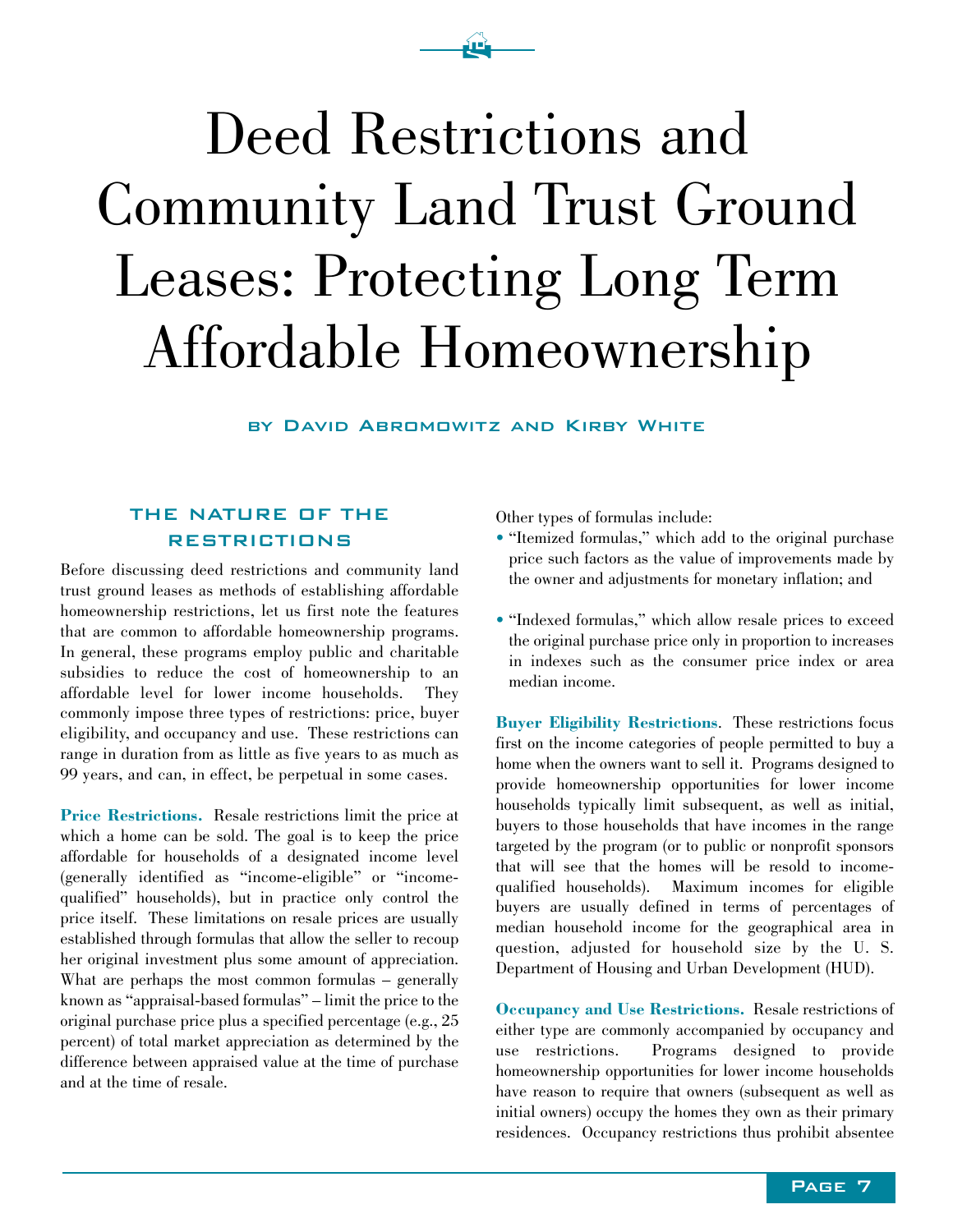### HOUSING NEWS NETWORK

ownership and require that an owner who moves out of a home must sell it. Other types of use restrictions include those that require proper maintenance and prohibit uses that would diminish the quality of the homes for future residents or that would be detrimental to the surrounding community. In the case of homes that include one or more rental units in addition to the units occupied by the owners, restrictions may require that tenants be income-qualified and that the rents not exceed an affordable amount.

#### VEHICLES FOR RESTRICTIONS: DEED RESTRICTIONS AND CLT GROUND LEASES

**Deed Restrictions.** Deed restrictions (or deed covenants) are restrictions that are written into the deed conveying a property and that "run with the land," binding subsequent as well as present owners. The restrictions themselves can vary from very simple requirements to very elaborate and complex requirements. They can be and have been established for various types of property and to serve a wide variety of purposes. For many years, such covenants have been typical in planned communities and in subdivisions where developers prevent buyers from modifying their homes in ways that might offend the aesthetic (or at least conventional) sensibilities of their neighbors.

The same covenant technique has also become increasingly common as a means to preserve affordability and other intended effects of affordable homeownership programs. But deed restrictions are not as "self enforcing" as their drafters may assume them to be, and require someone or some organization to monitor compliance. Restrictions written into the deeds of homes developed or sponsored by such programs can give a preemptive option to the developer or sponsoring agency, allowing it to purchase the home for a limited price when the owner wants to sell or to see that the home is sold to another income-qualified household for a price not exceeding the purchase option price. The other common types of affordable homeownership restrictions noted above are also often established as deed restrictions.

**CLT Restrictions.** Community land trust homeownership programs allow people to buy houses on land that is leased to them by the CLT through very long-term ground leases (typically, renewable and inheritable 99-year leases). The lessee/homeowners pay a modest (usually subsidized) monthly ground rent to the CLT for the use of the land. The terms of the ground leases give the homeowners most of the rights of conventional homeownership, but also impose certain key restrictions on the use and resale of the houses.

The CLT itself as ground lessor retains a preemptive option that allows it to buy the house when the lessee/homeowner wants to sell, to assign the option to another incomequalified household, to oversee the sale of the home directly to another income-qualified household for a price not exceeding the purchase option price. The other types of common affordable homeownership restrictions are normally written into the CLT ground lease as well.

In its role of overseeing the resale of affordable homes, the CLT makes sure that the buyer is income-eligible and that the price does not exceed the limit established by the "resale formula." Most CLTs also play an active role in helping lower income buyers to qualify for mortgage financing, and often play a role in negotiating with lenders to see that appropriate mortgage financing is available to these CLT homebuyers. CLTs may also provide a variety of training and support services to these households once they have become homeowners. The costs incurred by the CLT in carrying out this work can be defrayed in part by the lease fee that is collected, and can also be defrayed by a mark-up of the resale price or transfer fee added to the price paid by the new homebuyer.

#### STRENGTHS AND WEAKNESSES OF DEED RESTRICTIONS

When compared to CLT ground leases, deed restrictions are sometimes seen as the "simpler and easier" means of establishing restrictions, though not necessarily as the most effective means of implementing restrictions over the long term.

Their advantages include the following:

- They do not require the creation of separate ownership interests in land and buildings,
- They are likely to be more acceptable to homebuyers who have a preconceived idea that homeowner means wanting to "own the land as well as the house."
- They avoid the complication of separate tax assessments on land and buildings.
- They appear, on the surface, to require less oversight. The assumption is that any resale in violation of the resale restriction (sale to a non-income-eligible buyer or for a price in excess of the stated limit) would compromise a buyer's title to the property (and a mortgagee's claim to the property as collateral) and would therefore not happen.

Most deed restrictions are designed to last for relatively short periods of time – typically for periods ranging from 5 to 20 years, rarely for more than 30 years. If a program strives to preserve affordability only for a relatively short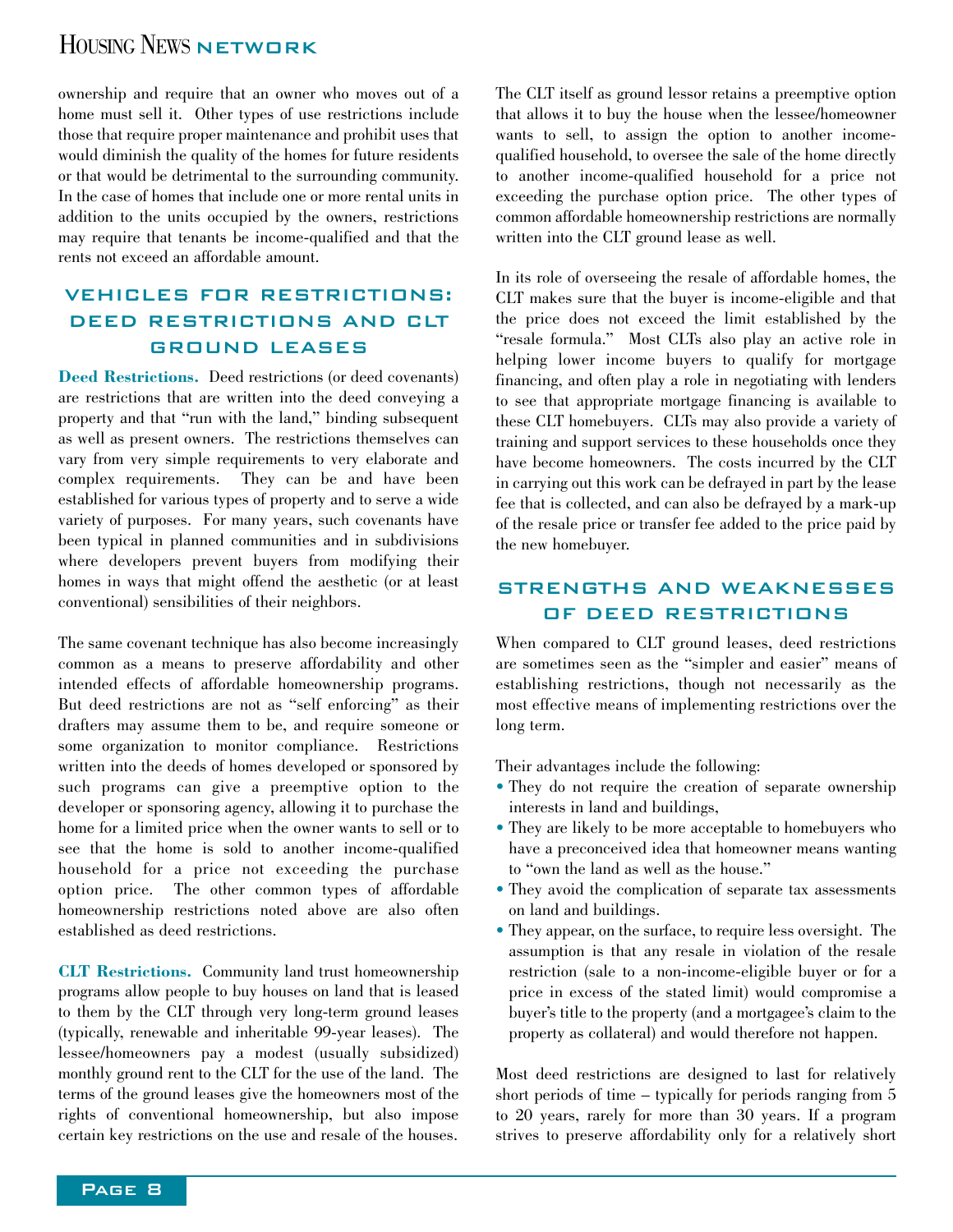time, the deed restriction is a simple and perhaps economical way of doing so. The long-term enforceability of deed restrictions, however, is more problematic, depending on a number of factors, both legal and practical. Some states specifically limit deed restrictions to a certain period (e.g., 30 years), and in almost every state, "perpetual" deed restrictions are considered invalid as a "restraint on alienation" or potentially even a violation of the "rule against perpetuities." Generally, the longer the duration of the restriction and the farther the party imposing the restriction is removed from the property, the less defensible is the restriction. (In many traditional English common lawinfluenced states, enforceability rests on meeting legal tests of "privity," "touch and concern," and benefit to a nearby parcel owned by the same party who is imposing the restriction). Some states have enacted laws explicitly sanctioning "perpetual" deed restrictions for purposes such as the preservation of affordable housing, but not many states have done so.

Even if all the legal obstacles to enforcement of the deed restriction are satisfied, as a practical matter, they are often not effectively enforced. The supposed self-enforcement process may not work in practice. If the difference between the allowable "purchase option price" and the subsequent market price is great, the owner of the property has a great financial incentive to seek ways to avoid the terms of the deed covenants. There may well be a speculative purchaser who would be willing to pay more than the purchase option price but less than the property's market value, with the difference serving as either the reward for the risk that the restriction will ultimately be enforced or the incentive to spend substantial sums on a legal challenge to enforceability. Such speculative practices may also succeed if the necessary title work was not done carefully enough at the time of resale and the existence of a restriction written into a deed decades previously is missed.

Indeed, often because they are assumed to be sufficient just by clouding title, deed restrictions generally have not been actively monitored. Programs have generally not been funded or put in place to support monitoring. At least this has been true until relatively recently. As the failure of selfenforcement becomes more apparent, a growing number of programs are now being established to monitor and enforce deed restrictions established through state and municipal efforts to subsidize affordable homeownership (or to require its creation through "inclusionary" ordinances). It is important to note, too, that, although price and eligibility restrictions may be self-enforcing to a degree, occupancy and use restrictions are not self-enforcing at all. Unless these restrictions are monitored and enforced by some authorized agency, there is nothing to prevent the owner of an affordable home from moving out and becoming an absentee landlord, or allowing the public investment in the home to be wasted by abuse and inadequate maintenance of the physical structure.

Since the sponsoring agencies that put deed restrictions in place do not usually have a continuing relationship with the homeowner, the homeowner is on her own for better and for worse. Not only will monitoring and enforcement be limited or absent; support services for the lower income, first-time homeowner will also be lacking. If the owner gets into financial trouble, the sponsoring agency will not be aware of it and will not provide assistance. If the financial trouble results in a mortgage foreclosure, any deed restriction that has been subordinated to the mortgage (as has usually been required by the lender) will be wiped out. Not only will the homeowner lose her home, but also the public will lose the investment it has made in the affordability of the home.

#### STRENGTHS AND WEAKNESSES OF CLT RESTRICTIONS

The CLT model is a more complicated approach to homeownership. It requires more effort by the CLT as sponsoring agency and is less familiar (and sometimes initially less acceptable) to the majority of homebuyers, but it also provides a stronger basis for the enforcement of restrictions, a better basis for the support of economically vulnerable homeowners, and a more complete set of tools for preserving the public's investment in the home even in situations where a mortgage is foreclosed.

Restrictions established through a CLT ground lease are more enforceable for both legal and practical reasons. The fact that the lease represents an agreement between parties with continuing ownership interests in the property provides a strong legal basis for the CLT's enforcement of resale and use restrictions. The CLT's preemptive right to purchase the house for a restricted price (and thereby to assure that it will be passed on to another income-eligible household) is a part of this ongoing agreement. Further, its enforceability is strengthened by the fact that the house is located on land that the CLT owns and by the fact that the lessee's ownership of the house is explicitly subject to the terms of the lease.

Although in the early years of the CLT model development theoretical questions have been raised as to whether the 99 year term of the CLT's preemptive option might be held to violate the rule against perpetuities (potentially exceeding the traditional common law measure of a "life in being plus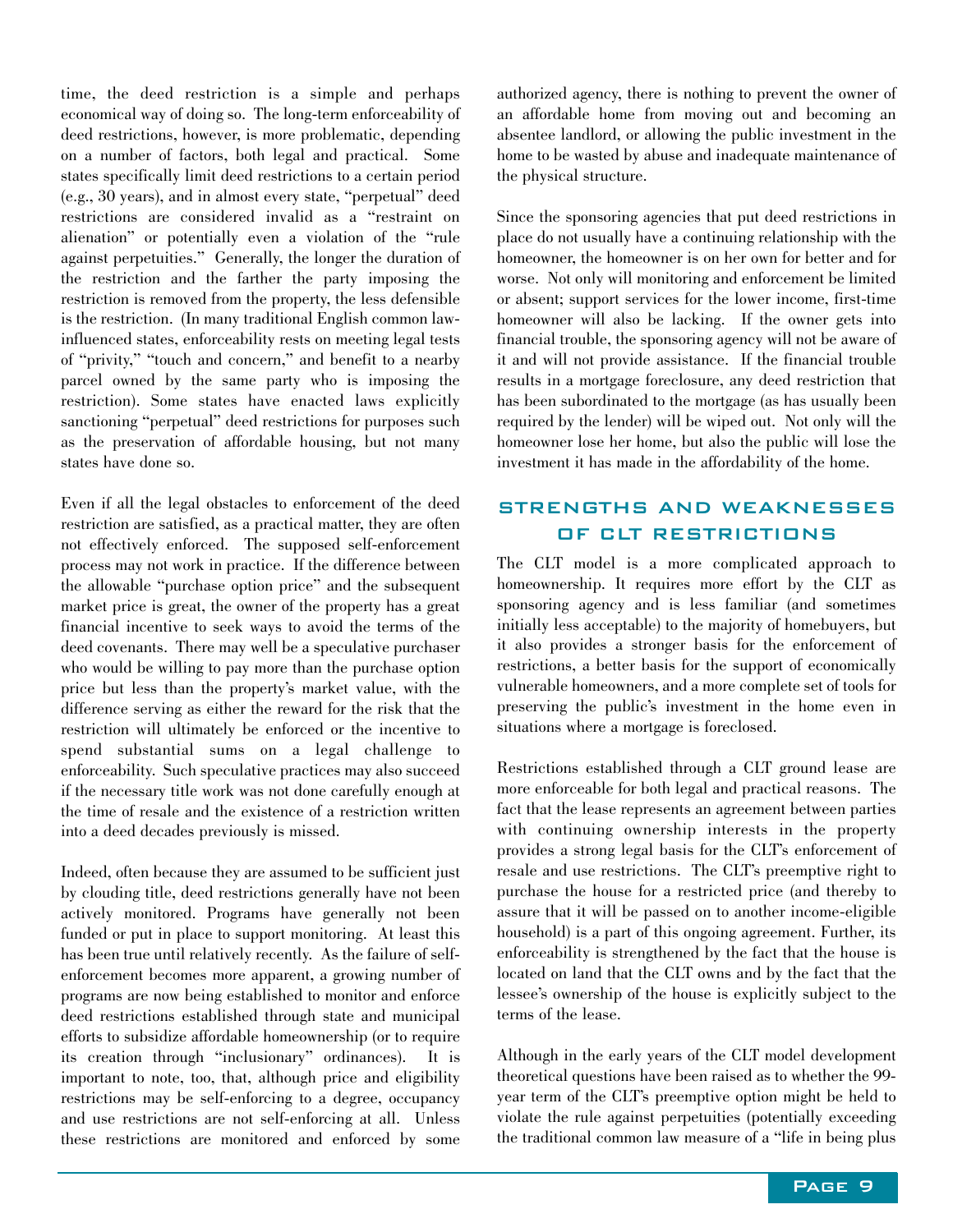#### HOUSING NEWS NETWORK

21 years"), the CLT option to our knowledge has never been challenged in court in several decades of CLT operations. Moreover, there are strong reasons to believe that such a challenge would not succeed. Notwithstanding this presumed long-term enforceability of the option, most CLT ground leases contain a backup provision, which, as expressed in ICE's Model CLT Ground Lease, states, "It is the intention of the parties that their respective options to purchase and all other rights under this Lease shall

continue in effect for the full term of this Lease and any renewal thereof, and such options and other rights shall be considered to be coupled with an interest. In the event any such option or right shall be construed to be subject to any rule of law limiting the duration of such option or right, the time period for the exercising of such option or right shall be construed to expire twenty (20) years after the death of the last survivor of the following persons…" [e.g., all children born in a specified local hospital in the year the lease is executed].

The CLT ground lease also provides a strong basis for enforcing the CLT's occupancy and use restrictions. The legal mechanism for this enforcement is the relatively familiar process of declaring a default under the terms of the lease. IF the default remains uncured, the CLT as lessor can expect to obtain judicial relief through typical landlord-tenant summary process. The exact procedural details and substantive requirements will differ from jurisdiction to jurisdiction, but much can be

said of elements in common. The ground lessee's rights of possession of the land depend upon compliance with the lease terms. Failure to comply gives rise to the right of the landlord to evict the ground lessee or seek other remedies, such as damages or injunctive relief, where appropriate.

On the practical level, the likelihood that the CLT's restrictions will be enforced in practice is supported by the necessary ongoing interaction between the parties. The homeowner is responsible for making monthly lease fee payments to the CLT. If payments are not received, the CLT will contact the homeowner and, in so doing, may learn of other violations or problems (e.g., the homeowner may no longer occupy the home and may have rented it to others, or may have lost a job and may be approaching a mortgage default.) When the homeowner eventually wants to sell, the possibility that the sale could be carried out in

violation of the lease's resale restrictions is extremely limited. Any but the most woefully ill-informed and illadvised buyers would understand that they could not buy the land from the existing homeowner and would have to deal with the CLT landowner. In this sense, ground-leasebased resale restrictions are more truly self-enforcing than are deed restrictions.

In the event of a mortgage default by the lessee homeowner, the ground lease provides reasonable protections of the lender's interests, but also important protections for the CLT as steward of the public's investment in the property. Although different terms may be negotiated with different lenders, CLT ground leases typically provide for notification of the CLT in the event of a mortgage default and, thereupon, give the CLT an opportunity to cure the default (as well as to help the homeowner herself to work out the problem). In the event that the problem does result in foreclosure, the CLT often has an option to buy the house back from the mortgagee. In the worst case scenario, if the house is not repurchased by the CLT subsequent to foreclosure and the resale restrictions are removed from the lease (as CLT leases normally permit in such situations), then the CLT normally has the right to charge a higher ground rent to the new owner of the now-less-restricted home. Thus, the property will continue to provide significant support for the CLT's affordable homeownership program. In the event of

> It should also be noted that the CLT ground lease provides an opportunity for flexibility and adaptability that is usually lacking with long-term deed restrictions. If, at some point in the future, certain ground lease restrictions no longer serve the community's interest, the parties to the lease can negotiate reasonable modifications. And if, at some point, the community's interest is better served by an altogether different use of the property, then when the then-current owner wants to sell, the CLT can exercise its option and dedicate the property to that different use.

> Finally, it should be said that the CLT's approach to ownership brings a kind of perspective and understanding to CLT homeownership programs that is less clearly and emphatically present with homeownership programs that utilize deed restrictions. The community land trust model embodies a commitment to *Continued on page 24*



a mortgage default by the lessee homeowner, the ground lease provides important protections for the CLT as steward of the public's investment in the property.